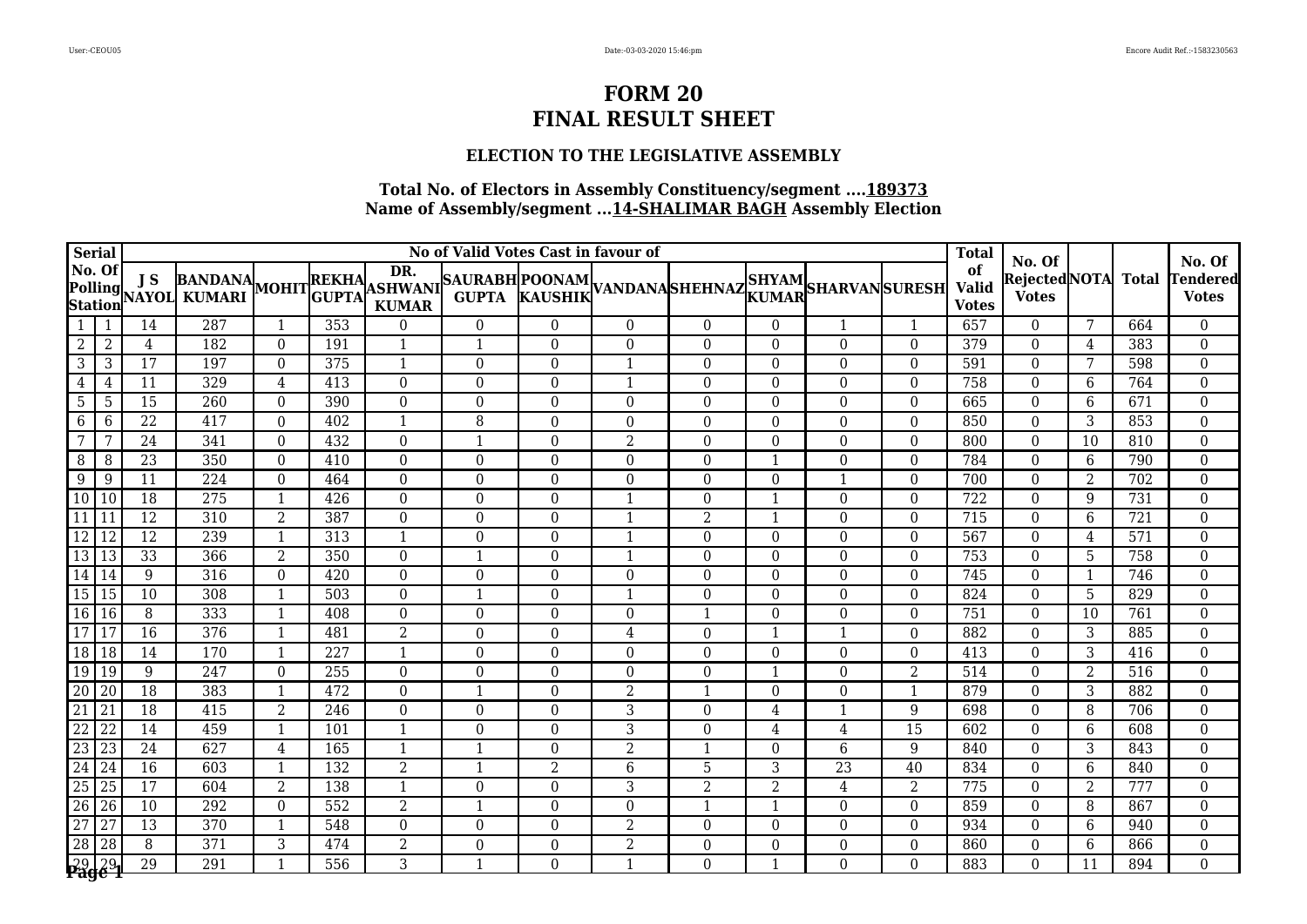#### **ELECTION TO THE LEGISLATIVE ASSEMBLY**

|                 | <b>Serial</b>                | No of Valid Votes Cast in favour of |                  |                |                  |                     |                  |                  |                  |                |                  |                                                                                                                                                    |                  | <b>Total</b>                       | No. Of                              |                |              | No. Of                   |
|-----------------|------------------------------|-------------------------------------|------------------|----------------|------------------|---------------------|------------------|------------------|------------------|----------------|------------------|----------------------------------------------------------------------------------------------------------------------------------------------------|------------------|------------------------------------|-------------------------------------|----------------|--------------|--------------------------|
|                 | No. Of<br>Polling<br>Station | J S                                 | NAYOL KUMARI     |                |                  | DR.<br><b>KUMAR</b> |                  |                  |                  |                |                  | BANDANA MOHITREKHA DK. SAURABH POONAM VANDANA SHEHNAZ SHYAM SHARVAN SURESH KUMARI MOHIT GUPTA KURABH KAUSHIK VANDANA SHEHNAZ KUMARI SHARVAN SURESH |                  | of<br><b>Valid</b><br><b>Votes</b> | <b>RejectedNOTA</b><br><b>Votes</b> |                | <b>Total</b> | Tendered<br><b>Votes</b> |
| $30 \vert 30$   |                              | $\overline{22}$                     | 388              | $\theta$       | 271              |                     | $\Omega$         | $\Omega$         | 3                | $\Omega$       | $\theta$         | $\Omega$                                                                                                                                           | $\Omega$         | 685                                | $\Omega$                            | 3              | 688          | $\mathbf{0}$             |
| $\overline{31}$ | $\overline{31}$              | $\overline{12}$                     | 491              | $\Omega$       | 359              | $\mathbf{0}$        | $\Omega$         | $\Omega$         | $\theta$         | $\Omega$       | $\Omega$         | $\theta$                                                                                                                                           |                  | 863                                | $\theta$                            | 2              | 865          | $\mathbf 0$              |
| $\overline{32}$ | $\sqrt{32}$                  | $\overline{11}$                     | 512              | $\overline{2}$ | 335              | $\overline{2}$      | $\boldsymbol{0}$ | $\boldsymbol{0}$ | $\overline{0}$   | 3              | $\boldsymbol{0}$ | $\boldsymbol{0}$                                                                                                                                   |                  | 866                                | $\boldsymbol{0}$                    | $\overline{4}$ | 870          | $\boldsymbol{0}$         |
|                 | 33 33                        | $\overline{25}$                     | 400              | $\Omega$       | 521              | $\mathbf{1}$        | $\boldsymbol{0}$ | 1                | $\boldsymbol{0}$ | $\Omega$       | $\boldsymbol{0}$ | $\boldsymbol{0}$                                                                                                                                   | $\overline{0}$   | 948                                | $\theta$                            | 6              | 954          | $\boldsymbol{0}$         |
| $\overline{34}$ | $\frac{1}{34}$               | 9                                   | 404              | $\overline{1}$ | 301              | $\mathbf{0}$        | $\boldsymbol{0}$ | $\boldsymbol{0}$ | 4                | $\mathbf{0}$   | $\boldsymbol{0}$ | $\boldsymbol{0}$                                                                                                                                   | 0                | 719                                | $\theta$                            | 2              | 721          | $\boldsymbol{0}$         |
|                 | 35 35                        | 12                                  | 343              | $\Omega$       | 317              | $\theta$            | $\boldsymbol{0}$ | $\Omega$         | -1               | -1             | $\Omega$         | $\theta$                                                                                                                                           |                  | 675                                | $\theta$                            | 5              | 680          | $\Omega$                 |
|                 | 36 36                        | 5                                   | 165              | $\mathbf{1}$   | 244              | $\Omega$            | $\boldsymbol{0}$ | $\Omega$         | $\Omega$         | $\Omega$       | $\Omega$         | $\mathbf{1}$                                                                                                                                       | $\Omega$         | 416                                | $\theta$                            | 2              | 418          | $\mathbf{0}$             |
| 37              | 37                           | 18                                  | 282              | -1             | 472              | $\boldsymbol{0}$    | $\boldsymbol{0}$ | $\boldsymbol{0}$ | 0                | $\Omega$       | $\boldsymbol{0}$ | $\boldsymbol{0}$                                                                                                                                   | $\mathbf{0}$     | 773                                | $\mathbf{0}$                        | 5              | 778          | $\boldsymbol{0}$         |
| 38 38           |                              | 18                                  | 314              | $\mathbf{1}$   | 352              | $\mathbf{0}$        | $\overline{0}$   | $\boldsymbol{0}$ | $\boldsymbol{0}$ | $\overline{0}$ | $\boldsymbol{0}$ | $\mathbf{1}$                                                                                                                                       | $\boldsymbol{0}$ | 686                                | $\boldsymbol{0}$                    | 2              | 688          | $\boldsymbol{0}$         |
| $\overline{39}$ | 39                           | 14                                  | 251              |                | 394              | $\mathbf{1}$        | $\overline{0}$   | $\overline{0}$   | -1               | $\Omega$       | $\Omega$         | $\overline{0}$                                                                                                                                     | $\Omega$         | 662                                | $\theta$                            | 4              | 666          | $\boldsymbol{0}$         |
| 40 40           |                              | $\overline{17}$                     | 425              | $\overline{2}$ | 379              | 1                   | $\overline{0}$   | $\Omega$         | $\theta$         | $\mathbf{1}$   | $\Omega$         | $\mathbf{1}$                                                                                                                                       | $\Omega$         | 826                                | $\Omega$                            | 4              | 830          | $\theta$                 |
| $\overline{41}$ | 41                           | $\overline{15}$                     | 335              |                | $\overline{577}$ | $\boldsymbol{0}$    | $\Omega$         | $\Omega$         | $\mathbf{0}$     | $\Omega$       | $\Omega$         | $\boldsymbol{0}$                                                                                                                                   |                  | 929                                | $\theta$                            | 6              | 935          | $\boldsymbol{0}$         |
| $\overline{42}$ | 42                           | 11                                  | $\overline{257}$ | $\theta$       | 255              | $\boldsymbol{0}$    | $\boldsymbol{0}$ | $\overline{0}$   |                  | $\Omega$       | $\Omega$         | $\boldsymbol{0}$                                                                                                                                   |                  | 525                                | $\theta$                            | $\mathbf{1}$   | 526          | $\mathbf{0}$             |
| 43 43           |                              | 12                                  | 432              |                | $\overline{362}$ |                     | $\Omega$         | $\theta$         |                  | $\Omega$       | $\Omega$         | $\overline{0}$                                                                                                                                     | $\Omega$         | 809                                | $\theta$                            | 2              | 811          | $\boldsymbol{0}$         |
| $44 \mid 44$    |                              | $\overline{12}$                     | 367              | $\overline{2}$ | 495              | $\mathbf{1}$        | $\Omega$         | $\Omega$         |                  | 3              | $\Omega$         | $\Omega$                                                                                                                                           | $\Omega$         | 881                                | $\Omega$                            | 3              | 884          | $\mathbf{0}$             |
| 45 45           |                              | $\overline{18}$                     | 394              |                | 408              | $\overline{2}$      | $\mathbf{0}$     |                  |                  | $\Omega$       | $\Omega$         | 3                                                                                                                                                  | $\mathbf{0}$     | 828                                | $\theta$                            | 3              | 831          | $\mathbf{0}$             |
|                 | 46 46                        | $\overline{17}$                     | 109              | $\overline{2}$ | $\overline{271}$ | $\mathbf{1}$        | $\boldsymbol{0}$ | $\boldsymbol{0}$ | $\boldsymbol{0}$ | $\overline{0}$ | $\Omega$         | $\boldsymbol{0}$                                                                                                                                   | 0                | 400                                | $\mathbf{0}$                        | 3              | 403          | $\boldsymbol{0}$         |
| 47              | 47                           | 14                                  | 358              | $\Omega$       | 214              | $\mathbf{1}$        | $\boldsymbol{0}$ |                  | $\Omega$         | $\overline{1}$ | $\Omega$         | $\boldsymbol{0}$                                                                                                                                   |                  | 590                                | $\theta$                            | 1              | 591          | $\boldsymbol{0}$         |
|                 | 48 48                        | 21                                  | 330              | $\theta$       | 451              | $\overline{2}$      | $\boldsymbol{0}$ |                  | 3                | $\Omega$       |                  | $\Omega$                                                                                                                                           | $\overline{0}$   | 809                                | $\Omega$                            | 2              | 811          | $\mathbf 0$              |
| 49 49           |                              | 15                                  | 356              | -1             | 582              | $\Omega$            | $\Omega$         | $\Omega$         | $\Omega$         | $\Omega$       | $\Omega$         | $\Omega$                                                                                                                                           | $\mathbf{0}$     | 954                                | $\theta$                            | 9              | 963          | $\mathbf{0}$             |
| 50 50           |                              | 15                                  | 201              | $\mathbf{1}$   | 423              | $\mathbf{0}$        | $\mathbf{1}$     | $\boldsymbol{0}$ | $\mathbf{0}$     | $\Omega$       | $\Omega$         | $\boldsymbol{0}$                                                                                                                                   | $\Omega$         | 641                                | $\theta$                            | 9              | 650          | $\mathbf 0$              |
| 51              | $\frac{1}{51}$               | 7                                   | 244              | $\overline{2}$ | 513              | $\boldsymbol{0}$    | $\mathbf{1}$     | $\boldsymbol{0}$ |                  | $\Omega$       | $\Omega$         | $\boldsymbol{0}$                                                                                                                                   | $\Omega$         | 768                                | $\theta$                            | 3              | 771          | $\boldsymbol{0}$         |
| $\overline{52}$ | $\sqrt{52}$                  | 6                                   | 274              | $\mathbf{1}$   | 144              | $\mathbf{1}$        | $\overline{0}$   | $\Omega$         | 2                | $\Omega$       | $\theta$         | $\mathbf{1}$                                                                                                                                       | $\Omega$         | 429                                | $\Omega$                            | 4              | 433          | $\Omega$                 |
|                 | 53 53                        | 6                                   | 195              | $\Omega$       | 80               | $\Omega$            | $\Omega$         | $\Omega$         | $\overline{2}$   | $\Omega$       | $\Omega$         | $\Omega$                                                                                                                                           | $\Omega$         | 283                                | $\theta$                            | $\Omega$       | 283          | $\mathbf{0}$             |
| 54 54           |                              | $\overline{20}$                     | 289              | $\overline{1}$ | 396              | $\Omega$            | $\boldsymbol{0}$ | $\overline{0}$   |                  | $\Omega$       |                  | $\mathbf{1}$                                                                                                                                       | $\Omega$         | 709                                | $\theta$                            | 1              | 710          | $\mathbf{0}$             |
| 55 55           |                              | $\overline{17}$                     | 337              | $\overline{2}$ | 611              | $\overline{3}$      | $\boldsymbol{0}$ | $\boldsymbol{0}$ | $\overline{2}$   | $\overline{0}$ |                  | $\mathbf{1}$                                                                                                                                       | $\boldsymbol{0}$ | 974                                | $\boldsymbol{0}$                    | 6              | 980          | $\boldsymbol{0}$         |
|                 | 56 56                        | 14                                  | $\overline{377}$ | 4              | 497              | $\mathbf{1}$        | $\boldsymbol{0}$ | $\Omega$         | $\overline{2}$   | $\Omega$       | $\Omega$         | $\mathbf 0$                                                                                                                                        | $\mathbf{0}$     | 895                                | $\theta$                            | 5              | 900          | $\boldsymbol{0}$         |
| $\overline{57}$ | $\overline{57}$              | $\overline{18}$                     | $\overline{403}$ | 4              | 380              | $\boldsymbol{0}$    | $\boldsymbol{0}$ | $\Omega$         |                  | $\overline{2}$ |                  | $\mathbf 0$                                                                                                                                        |                  | 810                                | $\theta$                            | 6              | 816          | $\boldsymbol{0}$         |
|                 | $58\overline{58}$            | 17                                  | 657              | $\overline{4}$ | 158              | $\mathbf{1}$        | $\Omega$         | $\overline{2}$   | $\Omega$         | -1             |                  | $\overline{2}$                                                                                                                                     | $\overline{14}$  | 857                                | $\Omega$                            | 9              | 866          | $\Omega$                 |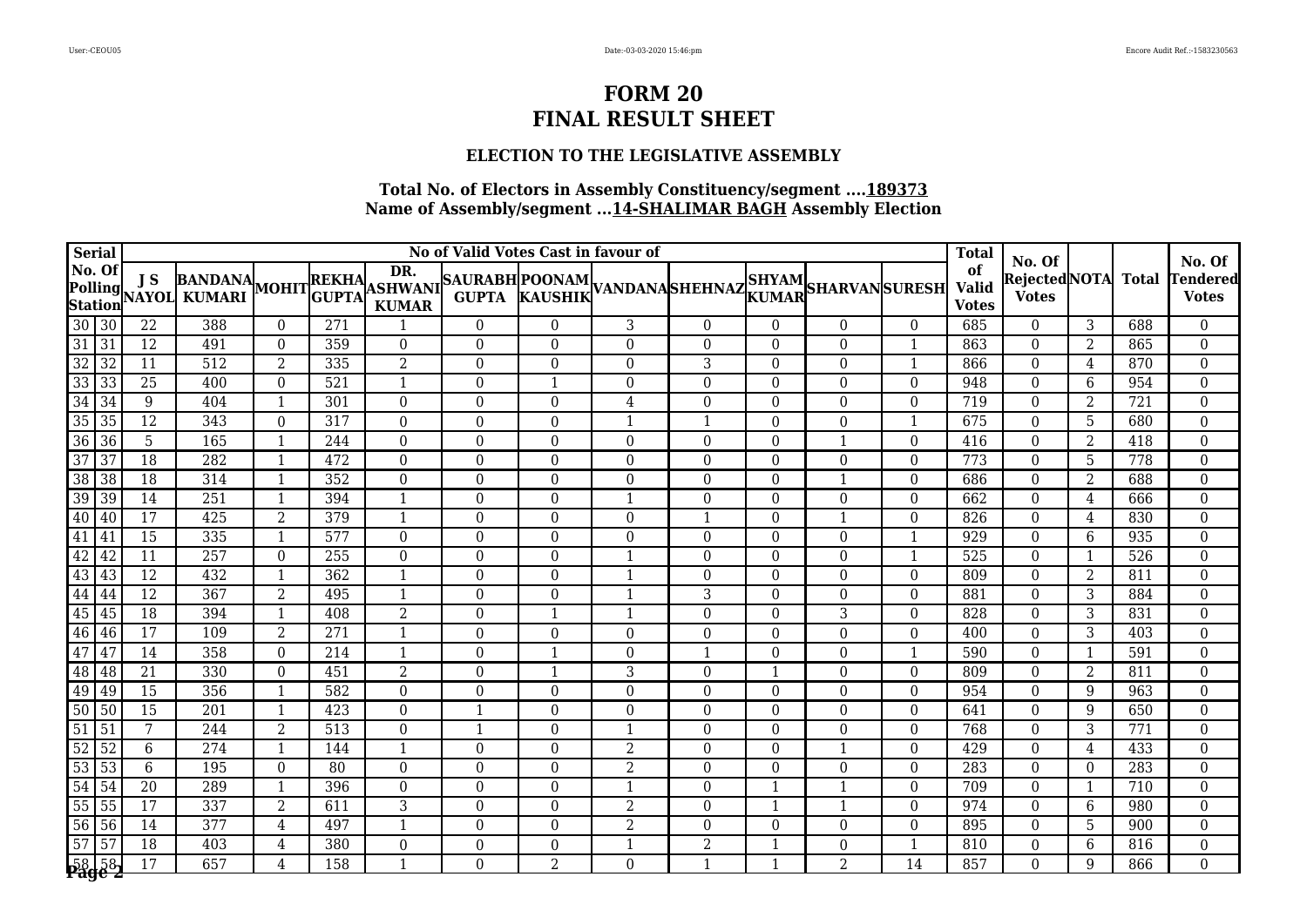#### **ELECTION TO THE LEGISLATIVE ASSEMBLY**

|                 | <b>Serial</b>                | No of Valid Votes Cast in favour of |                  |                 |                  |                     |                  |                  |                |                         |                  |                                                                                                                                                    |                | <b>Total</b>                       | No. Of                       |                |                  | No. Of                   |
|-----------------|------------------------------|-------------------------------------|------------------|-----------------|------------------|---------------------|------------------|------------------|----------------|-------------------------|------------------|----------------------------------------------------------------------------------------------------------------------------------------------------|----------------|------------------------------------|------------------------------|----------------|------------------|--------------------------|
|                 | No. Of<br>Polling<br>Station | J S                                 | NAYOL KUMARI     |                 |                  | DR.<br><b>KUMAR</b> |                  |                  |                |                         |                  | BANDANA MOHITREKHA DK. SAURABH POONAM VANDANA SHEHNAZ SHYAM SHARVAN SURESH KUMARI MOHIT GUPTA KURABH KAUSHIK VANDANA SHEHNAZ KUMARI SHARVAN SURESH |                | of<br><b>Valid</b><br><b>Votes</b> | RejectedNOTA<br><b>Votes</b> |                | <b>Total</b>     | Tendered<br><b>Votes</b> |
|                 | 59 59                        | 15                                  | 308              | 3               | 321              | $\Omega$            | $\Omega$         | $\Omega$         |                | $\Omega$                | 3                | $\Omega$                                                                                                                                           | $\overline{2}$ | 653                                | $\Omega$                     | $\mathbf{1}$   | 654              | $\mathbf{0}$             |
|                 | 60 60                        | $\overline{15}$                     | 263              | -1              | 282              | $\theta$            | $\Omega$         |                  | $\theta$       | $\overline{2}$          | $\Omega$         | $\mathbf{1}$                                                                                                                                       |                | 566                                | $\theta$                     | 6              | 572              | $\mathbf{0}$             |
| 61              | $\overline{61}$              | $\overline{17}$                     | 403              | 5               | 234              | $\boldsymbol{0}$    | $\boldsymbol{0}$ | $\boldsymbol{0}$ |                | $\overline{2}$          | $\mathbf{1}$     | $\boldsymbol{0}$                                                                                                                                   | 3              | 666                                | $\boldsymbol{0}$             | $\overline{4}$ | 670              | $\boldsymbol{0}$         |
| 62              | $\sqrt{62}$                  | $\overline{12}$                     | 316              | 4               | 190              | $\mathbf 0$         | $\boldsymbol{0}$ | $\boldsymbol{0}$ | $\overline{0}$ | $\mathbf 1$             | $\mathbf{1}$     | $\mathbf{1}$                                                                                                                                       |                | 526                                | $\mathbf{0}$                 | 2              | 528              | $\boldsymbol{0}$         |
|                 | 63 63                        | 8                                   | 338              | $\overline{2}$  | 292              | $\boldsymbol{0}$    | $\boldsymbol{0}$ | $\boldsymbol{0}$ | $\overline{2}$ | $\mathbf{1}$            | $\boldsymbol{0}$ | $\mathbf{1}$                                                                                                                                       |                | 645                                | $\boldsymbol{0}$             | 5              | 650              | $\boldsymbol{0}$         |
| 64              | $\cdot$ 64                   | 3                                   | 169              | $\Omega$        | 202              | $\theta$            | $\boldsymbol{0}$ | $\Omega$         | -1             | $\Omega$                | $\Omega$         | $\theta$                                                                                                                                           | $\Omega$       | 375                                | $\theta$                     | 4              | 379              | $\Omega$                 |
|                 | 65 65                        | 18                                  | 505              | 17              | 155              | $\Omega$            | $\boldsymbol{0}$ | $\Omega$         | $\overline{2}$ | $\mathbf{1}$            | $\Omega$         | $\Omega$                                                                                                                                           | 5              | 703                                | $\theta$                     | 2              | 705              | $\mathbf{0}$             |
|                 | 66 66                        | $\overline{12}$                     | 372              | 24              | 211              | $\mathbf{1}$        | $\boldsymbol{0}$ | $\boldsymbol{0}$ | 0              | $\Omega$                | $\boldsymbol{0}$ | $\boldsymbol{0}$                                                                                                                                   |                | 621                                | $\mathbf{0}$                 | 7              | 628              | $\boldsymbol{0}$         |
| 67              | $\sqrt{67}$                  | 7                                   | 500              | 42              | 162              | $\mathbf{0}$        | $\overline{0}$   | $\overline{2}$   | $\mathbf{1}$   | 3                       | $\boldsymbol{0}$ | $\overline{2}$                                                                                                                                     | $\overline{4}$ | 723                                | $\boldsymbol{0}$             | 2              | 725              | $\boldsymbol{0}$         |
|                 | 68 68                        | 6                                   | 402              | 49              | 145              | $\overline{0}$      | $\overline{0}$   | 7                | $\Omega$       | 4                       | $\mathbf{1}$     | 3                                                                                                                                                  |                | 618                                | $\theta$                     | 4              | 622              | $\boldsymbol{0}$         |
|                 | $69$ 69                      | 9                                   | 529              | 39              | 194              | 3                   | $\overline{0}$   | 7                | $\theta$       | $\overline{1}$          | $\Omega$         | $\mathbf{1}$                                                                                                                                       | 2              | 785                                | $\Omega$                     | $\mathbf{1}$   | 786              | $\theta$                 |
| $\overline{70}$ | 70                           | 14                                  | 504              | $\overline{38}$ | 167              | $\overline{2}$      | $\mathbf{1}$     | $\overline{2}$   | $\mathbf{0}$   |                         | 4                | $\mathbf{1}$                                                                                                                                       | 8              | $\overline{742}$                   | $\mathbf{0}$                 | 5              | 747              | $\boldsymbol{0}$         |
| $\overline{71}$ | $\overline{71}$              | 12                                  | 381              | 6               | 280              | $\boldsymbol{0}$    | $\boldsymbol{0}$ |                  | $\mathbf{0}$   | 3                       | $\mathbf{1}$     | $\boldsymbol{0}$                                                                                                                                   | 3              | 687                                | $\theta$                     | $\overline{2}$ | 689              | $\mathbf{0}$             |
| $\overline{72}$ | 72                           | 6                                   | $\overline{545}$ | 5               | 381              | $\mathbf{0}$        | $\Omega$         | $\boldsymbol{0}$ | $\Omega$       |                         | $\Omega$         | $\Omega$                                                                                                                                           | 3              | 941                                | $\theta$                     | 7              | 948              | $\boldsymbol{0}$         |
| 73              | $\overline{73}$              | 9                                   | $\overline{211}$ | 4               | 316              | $\mathbf{1}$        | $\Omega$         | $\Omega$         |                | $\Omega$                | $\Omega$         | $\Omega$                                                                                                                                           |                | 543                                | $\Omega$                     | $\mathbf{1}$   | 544              | $\mathbf{0}$             |
| $\overline{74}$ | 74                           | 5                                   | 350              | 10              | 339              | $\mathbf{1}$        | $\mathbf{0}$     |                  | $\mathbf{0}$   | $\overline{2}$          | $\Omega$         | $\overline{2}$                                                                                                                                     | $\overline{4}$ | 714                                | $\theta$                     | 5              | 719              | $\mathbf{0}$             |
| 75              | $\overline{75}$              | $\overline{23}$                     | 460              | $7\phantom{.0}$ | 232              | $\overline{3}$      | $\mathbf{1}$     | $\boldsymbol{0}$ | $\overline{2}$ | $\overline{0}$          | $\Omega$         | $\mathbf{1}$                                                                                                                                       | 4              | 733                                | $\mathbf{0}$                 | $\overline{4}$ | 737              | $\boldsymbol{0}$         |
| 76              | 76                           | 17                                  | 381              | 9               | 303              | $\mathbf{0}$        | $\boldsymbol{0}$ | $\boldsymbol{0}$ |                | $\overline{1}$          | $\Omega$         | $\overline{2}$                                                                                                                                     | $\overline{2}$ | 716                                | $\theta$                     | 8              | 724              | $\boldsymbol{0}$         |
| 77              | 77                           | 20                                  | 270              | $\theta$        | 316              | $\overline{0}$      | $\overline{0}$   | $\boldsymbol{0}$ | $\theta$       | $\Omega$                | $\Omega$         | $\Omega$                                                                                                                                           | $\overline{0}$ | 606                                | $\Omega$                     | 5              | 611              | $\mathbf 0$              |
|                 | 78 78                        | 5                                   | 187              | $\overline{2}$  | 175              | $\Omega$            | $\Omega$         | $\Omega$         | $\Omega$       | $\Omega$                | $\Omega$         | $\Omega$                                                                                                                                           | $\mathbf{0}$   | 369                                | $\Omega$                     | 4              | 373              | $\mathbf{0}$             |
| 79              | 79                           | $\overline{20}$                     | 484              | $7\phantom{.0}$ | 318              | $\overline{2}$      | $\mathbf{1}$     | $\boldsymbol{0}$ |                | $\overline{2}$          |                  | $\overline{3}$                                                                                                                                     | 10             | 849                                | $\theta$                     | 6              | 855              | $\mathbf 0$              |
| 80 80           |                              | $\overline{12}$                     | 651              | 5               | 181              | $\mathbf{1}$        | $\mathbf{1}$     | $\boldsymbol{0}$ | $\mathbf{0}$   | $\overline{0}$          | 5                | $\overline{2}$                                                                                                                                     | 6              | 864                                | $\theta$                     | 4              | 868              | $\boldsymbol{0}$         |
| 81              | 181                          | $\overline{22}$                     | 604              | 5               | 264              | $\theta$            | $\boldsymbol{0}$ | 2                | $\mathbf{1}$   | $\overline{\mathbf{1}}$ | 7                | 2                                                                                                                                                  | 6              | 914                                | $\Omega$                     | 5              | 919              | $\Omega$                 |
| $\overline{82}$ | $\sqrt{82}$                  | $\overline{15}$                     | 198              | $\overline{2}$  | $\overline{340}$ | $\Omega$            | $\mathbf{1}$     | $\Omega$         | $\Omega$       | $\Omega$                | $\theta$         | $\Omega$                                                                                                                                           | $\Omega$       | 556                                | $\theta$                     | 6              | 562              | $\mathbf{0}$             |
|                 | 83 83                        | 8                                   | 178              | $\mathbf{1}$    | $\overline{72}$  | $\mathbf{0}$        | $\mathbf{1}$     | $\mathbf 1$      |                | $\Omega$                | 4                | $\mathbf{0}$                                                                                                                                       | 3              | 269                                | $\theta$                     | $\theta$       | 269              | $\mathbf{0}$             |
| 84 84           |                              | $\overline{10}$                     | 598              | $\overline{31}$ | $\overline{120}$ | $\overline{2}$      | $\mathbf{1}$     | $\overline{0}$   | $\mathbf 0$    | $\overline{2}$          | $\theta$         | $\overline{5}$                                                                                                                                     | 8              | 777                                | $\boldsymbol{0}$             | $\mathbf{1}$   | 778              | $\boldsymbol{0}$         |
|                 | 85 85                        | $\overline{12}$                     | 607              | 5               | $\overline{217}$ | $\overline{2}$      | $\boldsymbol{0}$ | $\overline{2}$   | 3              | $\mathbf{1}$            | 10               | $\overline{2}$                                                                                                                                     | 4              | 865                                | $\theta$                     | 3              | 868              | $\boldsymbol{0}$         |
|                 | 86 86                        | $\overline{19}$                     | 492              | 10              | 139              | $\boldsymbol{0}$    | $\mathbf{1}$     | $\overline{0}$   | $\overline{0}$ | $\overline{2}$          | 5                | $\boldsymbol{0}$                                                                                                                                   | 3              | $\overline{671}$                   | $\theta$                     | $\mathbf{1}$   | 672              | $\boldsymbol{0}$         |
|                 | 6787                         | $\overline{30}$                     | 400              | 8               | $\overline{261}$ | $\mathbf{1}$        | $\mathbf{1}$     | $\Omega$         | $\Omega$       | $\Omega$                | 5                | $\mathbf{1}$                                                                                                                                       | 6              | $\overline{713}$                   | $\Omega$                     | 6              | $\overline{719}$ | $\Omega$                 |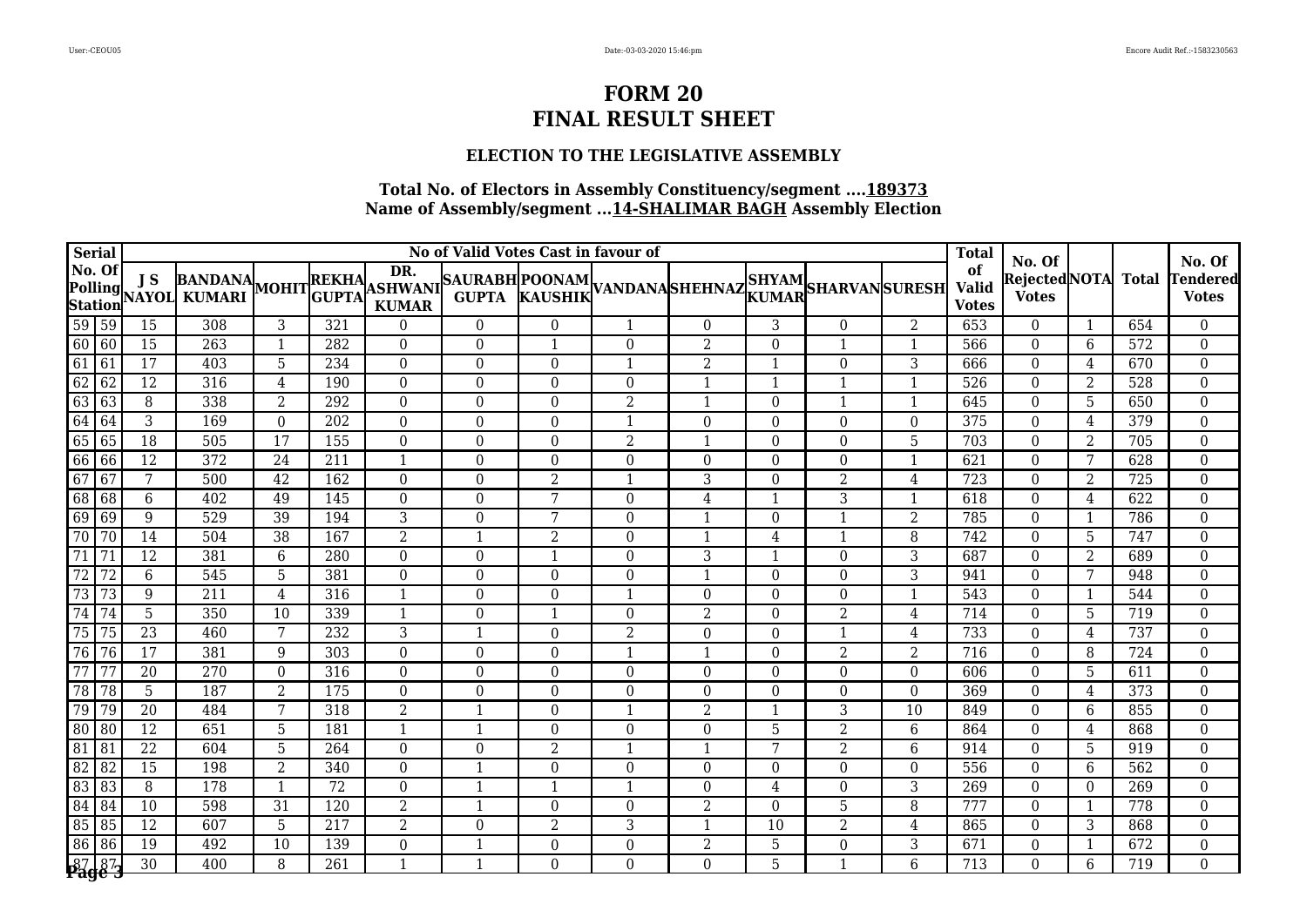#### **ELECTION TO THE LEGISLATIVE ASSEMBLY**

|                                    | <b>Serial</b>                                                                                                       | No of Valid Votes Cast in favour of |                                                                                                                                                |                |                  |                               |                  |                |                  |                                        |                      |                      |                  | <b>Total</b>                       | No. Of                       |                |                  | No. Of                             |
|------------------------------------|---------------------------------------------------------------------------------------------------------------------|-------------------------------------|------------------------------------------------------------------------------------------------------------------------------------------------|----------------|------------------|-------------------------------|------------------|----------------|------------------|----------------------------------------|----------------------|----------------------|------------------|------------------------------------|------------------------------|----------------|------------------|------------------------------------|
| No. Of                             |                                                                                                                     | J S                                 | BANDANA MOHIT GUPTA<br><b>Polling J S BANDANA</b><br><b>Station NAYOL KUMARI</b><br>88 88 8 402<br>89 89 11 426<br>90 90 21 367<br>91 91 5 223 |                |                  |                               |                  |                |                  | ASHWANI SAURABH POONAM VANDANA SHEHNAZ |                      | SHYAM SHARVAN SURESH |                  | of<br><b>Valid</b><br><b>Votes</b> | RejectedNOTA<br><b>Votes</b> |                | <b>Total</b>     | <b>Tendered</b><br><b>Votes</b>    |
|                                    |                                                                                                                     |                                     |                                                                                                                                                | 9              | 380              | $\boldsymbol{0}$              | $\boldsymbol{0}$ |                | $\overline{0}$   | $\mathbf{1}$                           | $\overline{0}$       | $\mathbf{1}$         |                  | 803                                | $\mathbf{0}$                 | 4              | 807              | $\overline{0}$                     |
|                                    |                                                                                                                     |                                     |                                                                                                                                                | 18             | 396              | 1                             | $\overline{0}$   | $\Omega$       | -1               | $\overline{2}$                         | 1                    | 3                    | 2                | 861                                | $\Omega$                     | 4              | 865              | $\boldsymbol{0}$                   |
|                                    |                                                                                                                     |                                     |                                                                                                                                                | $\overline{2}$ | 373              | $\mathbf{1}$                  | $\overline{0}$   | 0              | $\Omega$         | $\mathbf{1}$                           | $\Omega$             | $\overline{2}$       | $\Omega$         | 767                                | $\Omega$                     | 7              | 774              | $\boldsymbol{0}$                   |
|                                    |                                                                                                                     |                                     |                                                                                                                                                | $\overline{2}$ | 229              | $\mathbf{1}$                  | $\boldsymbol{0}$ | 0              | $\Omega$         | $\boldsymbol{0}$                       | $\Omega$             | $\boldsymbol{0}$     | $\mathbf{1}$     | 461                                | $\Omega$                     | 1              | 462              | $\boldsymbol{0}$                   |
| $\frac{92}{93}$                    | 92                                                                                                                  | 9                                   | 280                                                                                                                                            | 7              | 143              | $\boldsymbol{0}$              | $\overline{0}$   | 0              | 2                | $\mathbf{1}$                           | $\mathbf{1}$         | $\overline{2}$       | 2                | 447                                | $\theta$                     | $\mathbf{1}$   | 448              | $\boldsymbol{0}$                   |
|                                    | $\sqrt{93}$                                                                                                         | 15                                  | 437                                                                                                                                            | 5              | 331              | $\theta$                      | 1                |                | $\overline{2}$   | $\overline{2}$                         | $\Omega$             | $\theta$             |                  | 795                                | $\theta$                     | 2              | 797              | $\theta$                           |
|                                    | 94                                                                                                                  | 9                                   | 465                                                                                                                                            | 6              | 333              | $\mathbf{1}$                  | $\boldsymbol{0}$ | $\Omega$       | $\mathbf{1}$     | $\overline{2}$                         | $\Omega$             | $\theta$             | 3                | 820                                | $\Omega$                     | 4              | 824              | $\boldsymbol{0}$                   |
| $\frac{94}{95}$<br>$\frac{96}{97}$ | 95                                                                                                                  | 10                                  | 321                                                                                                                                            | 3              | 285              | $\Omega$                      | $\overline{0}$   | 1              | $\mathbf{1}$     | $\overline{0}$                         | 1                    | $\theta$             | 3                | 625                                | $\Omega$                     | 4              | 629              | $\boldsymbol{0}$                   |
|                                    | $\sqrt{96}$                                                                                                         | 10                                  | 339                                                                                                                                            | 3              | 214              | $\boldsymbol{0}$              | $\mathbf{1}$     |                | $\boldsymbol{0}$ | 6                                      | -1                   | $\boldsymbol{0}$     | 5                | 580                                | $\mathbf{0}$                 | 4              | 584              | $\boldsymbol{0}$                   |
|                                    | $\sqrt{97}$                                                                                                         | $6\phantom{1}$                      | 277                                                                                                                                            | $\overline{2}$ | 255              | $\overline{2}$                | $\boldsymbol{0}$ | $\Omega$       | $\mathbf{1}$     | $\boldsymbol{0}$                       | $\mathbf{1}$         | $\theta$             | $\Omega$         | 544                                | $\Omega$                     | $\overline{0}$ | 544              | $\mathbf 0$                        |
|                                    | $\begin{array}{r} 98 \overline{)98} \\ 98 \overline{)99} \\ 100 \overline{)100} \\ 101 \overline{)101} \end{array}$ | 4                                   | 257                                                                                                                                            | 6              | 186              | $\Omega$                      | 1                | $\Omega$       | -1               | -1                                     | $\Omega$             | -1                   | $\Omega$         | 457                                | $\Omega$                     | 4              | 461              | $\mathbf 0$                        |
|                                    |                                                                                                                     | $\overline{12}$                     | 516                                                                                                                                            | 5              | $\overline{247}$ | $\mathbf{1}$                  | $\boldsymbol{0}$ |                | $\boldsymbol{0}$ | $\overline{2}$                         | $\Omega$             | $\overline{2}$       | 6                | 792                                | $\theta$                     | $\overline{2}$ | 794              | $\mathbf 0$                        |
|                                    |                                                                                                                     | $\overline{4}$                      | 404                                                                                                                                            | 3              | 193              | $\mathbf{0}$                  | $\boldsymbol{0}$ | $\overline{0}$ | $\Omega$         | $\theta$                               | $\Omega$             | $\Omega$             | $\overline{2}$   | 606                                | $\theta$                     | $\overline{2}$ | $\overline{608}$ | $\mathbf 0$                        |
|                                    |                                                                                                                     | 6                                   | $\overline{247}$                                                                                                                               | $\overline{2}$ | 166              | $\mathbf{0}$                  | $\overline{0}$   | $\overline{0}$ | $\mathbf{1}$     | $\theta$                               | 1                    | $\mathbf{1}$         | $\overline{2}$   | 426                                | $\Omega$                     | $\mathbf{1}$   | 427              | $\mathbf 0$                        |
|                                    | 102 102                                                                                                             | 16                                  | 687                                                                                                                                            | $\overline{2}$ | 232              | $\mathbf{0}$                  | $\boldsymbol{0}$ | $\overline{0}$ | 4                | $\overline{0}$                         | $\overline{2}$       | $\mathbf{1}$         |                  | 945                                | $\theta$                     | 6              | 951              | $\mathbf 0$                        |
|                                    | 103 103                                                                                                             | 9                                   | 230                                                                                                                                            | 2              | 425              | $\mathbf{1}$                  | $\overline{0}$   | 0              | 1                | $\overline{1}$                         | $\Omega$             | $\Omega$             | $\mathbf{1}$     | 670                                | $\Omega$                     | 3              | 673              | $\boldsymbol{0}$                   |
|                                    | 104 104                                                                                                             | 8                                   | 200                                                                                                                                            | $\theta$       | 318              | $\Omega$                      | $\overline{0}$   | 0              | $\overline{2}$   | $\overline{0}$                         | $\Omega$             | $\Omega$             | $\Omega$         | 528                                | $\Omega$                     | 7              | 535              | $\boldsymbol{0}$                   |
|                                    | 105 105                                                                                                             | $6\phantom{.}6$                     | 244                                                                                                                                            | $\overline{2}$ | 228              | $\boldsymbol{0}$              | $\mathbf{1}$     | $\overline{0}$ | $\boldsymbol{0}$ | $\mathbf{0}$                           | $\boldsymbol{0}$     | $\theta$             | $\boldsymbol{0}$ | 481                                | $\Omega$                     | 6              | 487              | $\boldsymbol{0}$                   |
|                                    | 106 106                                                                                                             | 12                                  | 243                                                                                                                                            | $\mathbf{1}$   | 338              | $\overline{0}$                | $\boldsymbol{0}$ | $\overline{0}$ | $\Omega$         | $\overline{0}$                         | $\mathbf{1}$         | $\mathbf{1}$         | $\Omega$         | 596                                | $\Omega$                     | 2              | 598              | $\boldsymbol{0}$                   |
|                                    | 107 107                                                                                                             | 9                                   | 341                                                                                                                                            | $\Omega$       | 311              | $\boldsymbol{0}$              | $\overline{0}$   | 0              | $\mathbf{1}$     | $\overline{0}$                         | -1                   | $\Omega$             | $\Omega$         | 663                                | $\Omega$                     | 8              | 671              | $\boldsymbol{0}$                   |
|                                    | 108 108                                                                                                             | $\overline{22}$                     | 432                                                                                                                                            | $\overline{2}$ | 375              | $\mathbf{1}$                  | $\boldsymbol{0}$ | $\overline{0}$ | $\overline{2}$   | $\Omega$                               | $\Omega$             | $\mathbf{0}$         | $\overline{2}$   | 836                                | $\Omega$                     | 7              | 843              | $\mathbf{0}$                       |
|                                    | 109 109                                                                                                             | 9                                   | 227                                                                                                                                            | $\overline{2}$ | 187              | $\overline{2}$                | $\mathbf{0}$     | 0              | $\mathbf 1$      | $\Omega$                               | $\Omega$             | $\Omega$             |                  | 429                                | $\theta$                     | 1              | 430              | $\boldsymbol{0}$                   |
|                                    | 110 110                                                                                                             | 9                                   | 375                                                                                                                                            | 3              | 264              | $\Omega$                      | $\mathbf{1}$     | $\Omega$       | $\Omega$         | $\theta$                               | $\Omega$             | $\theta$             |                  | 653                                | $\Omega$                     | 4              | 657              | $\Omega$                           |
| 111 111                            |                                                                                                                     | $\overline{16}$                     | 353                                                                                                                                            | $\mathbf{1}$   | 361              | $\Omega$                      | $\boldsymbol{0}$ | $\Omega$       | $\mathbf{1}$     | $\theta$                               | $\Omega$             | $\theta$             |                  | 733                                | $\Omega$                     | 6              | 739              | $\mathbf 0$                        |
| 112 112                            |                                                                                                                     | $\overline{13}$                     | 381                                                                                                                                            | $\overline{2}$ | 422              | $\mathbf{1}$                  | $\mathbf{1}$     | $\overline{0}$ | $\Omega$         | $\theta$                               | $\Omega$             | $\theta$             | $\Omega$         | 820                                | $\Omega$                     | 3              | 823              | $\mathbf 0$                        |
|                                    | 113<br>114<br>114<br>114                                                                                            | $\overline{16}$                     | 336                                                                                                                                            | $\Omega$       | 389              | $\mathbf 0$                   | $\boldsymbol{0}$ | $\overline{0}$ | 3                | $\overline{0}$                         | $\Omega$             | $\boldsymbol{0}$     | $\Omega$         | 744                                | $\theta$                     | 5              | 749              | $\boldsymbol{0}$                   |
|                                    |                                                                                                                     | 9                                   | 322                                                                                                                                            | $\Omega$       | 255              | $\boldsymbol{0}$              | $\boldsymbol{0}$ | $\overline{0}$ | $\overline{2}$   | $\boldsymbol{0}$                       | $\Omega$             | $\mathbf{0}$         | $\Omega$         | 588                                | $\Omega$                     | 3              | 591              | $\boldsymbol{0}$                   |
|                                    | 115 115                                                                                                             | 19                                  | $\overline{258}$                                                                                                                               | 2              | 313              | $\overline{2}$<br>$\mathbf 1$ | $\boldsymbol{0}$ | $\overline{0}$ | 1                | $\overline{0}$                         | $\Omega$<br>$\Omega$ | $\theta$<br>$\Omega$ |                  | 596                                | $\Omega$                     | 5              | 601              | $\boldsymbol{0}$<br>$\overline{0}$ |
|                                    | 116 116<br><b>Page 4</b>                                                                                            | 8                                   | 264                                                                                                                                            |                | 325              |                               | $\overline{0}$   | $\overline{0}$ | $\Omega$         | $\Omega$                               |                      |                      | $\Omega$         | 599                                | $\Omega$                     | $\overline{2}$ | 601              |                                    |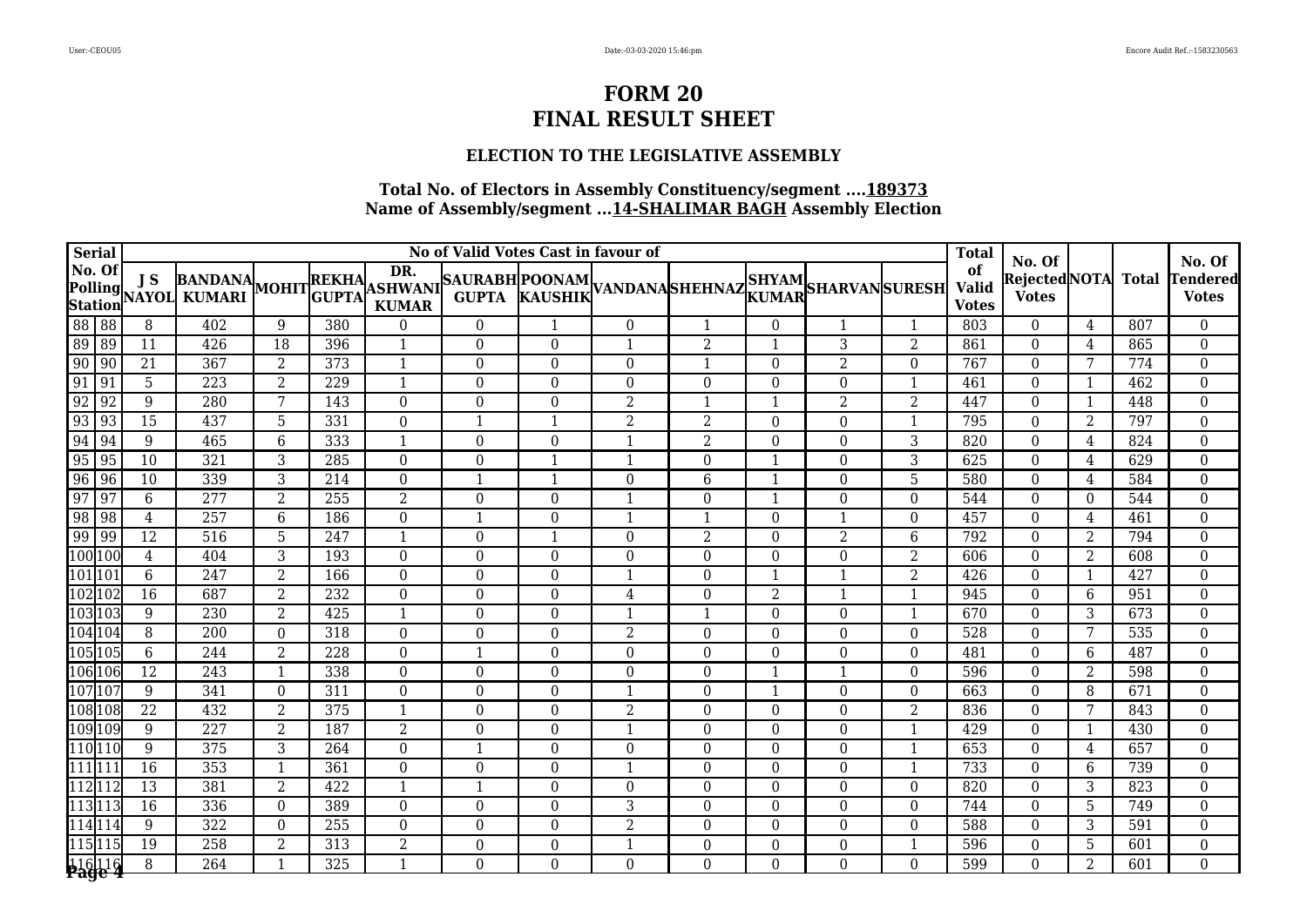#### **ELECTION TO THE LEGISLATIVE ASSEMBLY**

| <b>Serial</b> |                   | No of Valid Votes Cast in favour of |                                                                                                                                                                           |                |                  |                     |                  |                  |                  |                          |                |                  |              | <b>Total</b>                       | No. Of                       |                |                  | No. Of                                        |
|---------------|-------------------|-------------------------------------|---------------------------------------------------------------------------------------------------------------------------------------------------------------------------|----------------|------------------|---------------------|------------------|------------------|------------------|--------------------------|----------------|------------------|--------------|------------------------------------|------------------------------|----------------|------------------|-----------------------------------------------|
|               | No. Of<br>Station | <b>JS</b>                           | BANDANA MOHITREKHAL PREMBAURABH POONAM VANDANA SHEHNAZ SHYAM SHARVAN SURESH KUMARI MOHIT GUPTA KURABH KAUSHIK VANDANA SHEHNAZ KUMARI SHARVAN SURESH<br>Polling J 3 KUMARI |                |                  | DR.<br><b>KUMAR</b> |                  |                  |                  |                          |                |                  |              | of<br><b>Valid</b><br><b>Votes</b> | RejectedNOTA<br><b>Votes</b> |                | <b>Total</b>     | <b><i><u>Fendered</u></i></b><br><b>Votes</b> |
|               | 117 117           | 11                                  | 252                                                                                                                                                                       | $\theta$       | 298              | $\overline{0}$      | $\Omega$         | $\Omega$         | $\theta$         | 2                        | $\Omega$       | $\theta$         | $\mathbf{1}$ | 564                                | $\theta$                     | 6              | 570              | $\mathbf{0}$                                  |
|               | 118118            | 24                                  | 439                                                                                                                                                                       | $\mathbf{1}$   | 380              | $\theta$            | 1                | 1                | 5                | $\Omega$                 | $\Omega$       | $\theta$         | $\mathbf{1}$ | 852                                | $\Omega$                     | 7              | 859              | $\boldsymbol{0}$                              |
|               | 119119            | 10                                  | 404                                                                                                                                                                       | $\mathbf{1}$   | 312              | $\theta$            | $\overline{0}$   | $\Omega$         | $\mathbf{1}$     | $\Omega$                 | $\Omega$       | $\theta$         | $\Omega$     | 728                                | $\theta$                     | 5              | 733              | $\boldsymbol{0}$                              |
|               | 120 120           | 6                                   | 364                                                                                                                                                                       | $\theta$       | 200              | $\mathbf{0}$        | $\boldsymbol{0}$ | $\boldsymbol{0}$ | $\mathbf{1}$     | $\mathbf{1}$             | 2              | $\boldsymbol{0}$ | 1            | 575                                | $\theta$                     | 4              | 579              | $\boldsymbol{0}$                              |
|               | 121121            | 18                                  | 422                                                                                                                                                                       | $\theta$       | 293              | $\mathbf{0}$        | $\mathbf{1}$     | $\Omega$         | 3                | $\overline{2}$           | 1              | $\boldsymbol{0}$ | 3            | 743                                | $\theta$                     | 3              | 746              | $\boldsymbol{0}$                              |
|               | 122 122           | 19                                  | 310                                                                                                                                                                       | $\overline{2}$ | 342              | 1                   | $\overline{0}$   | $\Omega$         | 2                | $\overline{1}$           | $\Omega$       | $\theta$         |              | 678                                | $\Omega$                     | 5              | 683              | $\boldsymbol{0}$                              |
|               | 123123            | 10                                  | 259                                                                                                                                                                       | $\mathbf{1}$   | 394              | $\theta$            | $\mathbf{1}$     | $\Omega$         | 2                | $\Omega$                 | $\Omega$       | $\theta$         | $\Omega$     | 667                                | $\Omega$                     | 5              | 672              | $\boldsymbol{0}$                              |
|               | 124 124           | 16                                  | $\overline{322}$                                                                                                                                                          | 3              | 474              | $\theta$            | $\Omega$         | $\theta$         |                  | $\Omega$                 | $\Omega$       | $\Omega$         |              | 817                                | $\Omega$                     | 11             | 828              | $\mathbf{0}$                                  |
|               | 125125            | 15                                  | $\overline{295}$                                                                                                                                                          | $\mathbf{1}$   | 490              | $\mathbf{0}$        | $\boldsymbol{0}$ | 1                | $\boldsymbol{0}$ | $\mathbf{1}$             | $\Omega$       | $\boldsymbol{0}$ |              | 804                                | $\theta$                     | 5              | 809              | $\boldsymbol{0}$                              |
|               | 126126            | 10                                  | 184                                                                                                                                                                       | 4              | 332              | $\mathbf{0}$        | $\boldsymbol{0}$ | $\boldsymbol{0}$ | $\overline{2}$   | $\Omega$                 |                | $\theta$         |              | 534                                | $\Omega$                     | 5              | 539              | $\mathbf{0}$                                  |
|               | 127127            | 11                                  | 155                                                                                                                                                                       | $\Omega$       | 369              | $\theta$            | $\boldsymbol{0}$ | $\Omega$         | $\Omega$         | $\Omega$                 | $\Omega$       | $\theta$         | $\Omega$     | 535                                | $\Omega$                     | 4              | 539              | $\boldsymbol{0}$                              |
|               | 128 128           | $\overline{17}$                     | 294                                                                                                                                                                       | $\overline{2}$ | 530              | $\theta$            | $\mathbf{0}$     | $\Omega$         | $\overline{2}$   | $\Omega$                 | $\Omega$       | $\theta$         | $\Omega$     | 845                                | $\Omega$                     | 15             | 860              | $\mathbf{0}$                                  |
|               | 129 129           | $\overline{22}$                     | 429                                                                                                                                                                       | $\Omega$       | 404              | $\mathbf{1}$        | $\mathbf{1}$     | $\Omega$         | 3                | $\overline{\phantom{a}}$ | $\Omega$       | $\mathbf{1}$     |              | 863                                | $\Omega$                     | 3              | 866              | $\mathbf{0}$                                  |
|               | 130130            | $\overline{33}$                     | 387                                                                                                                                                                       | $\overline{2}$ | 419              | $\overline{0}$      | $\boldsymbol{0}$ | $\boldsymbol{0}$ | $\overline{2}$   | $\overline{2}$           | $\Omega$       | $\boldsymbol{0}$ | $\Omega$     | 845                                | $\Omega$                     | 6              | 851              | $\boldsymbol{0}$                              |
| 131131        |                   | 22                                  | 176                                                                                                                                                                       | $\overline{4}$ | 427              | $\theta$            | $\boldsymbol{0}$ | $\Omega$         | $\overline{2}$   | $\Omega$                 | $\Omega$       | $\theta$         | $\Omega$     | 631                                | $\Omega$                     | 8              | 639              | $\boldsymbol{0}$                              |
|               | 132132            | 9                                   | 376                                                                                                                                                                       | $\mathbf{1}$   | 328              | $\theta$            | $\mathbf{1}$     | 3                | 2                | 5                        | $\overline{2}$ | 1                | 6            | 734                                | $\Omega$                     | 3              | 737              | $\boldsymbol{0}$                              |
|               | 133133            | 20                                  | 341                                                                                                                                                                       | 3              | 425              | $\mathbf{1}$        | $\overline{0}$   | $\Omega$         |                  | 7                        | $\overline{2}$ | $\theta$         | 7            | 807                                | $\Omega$                     | 3              | 810              | $\boldsymbol{0}$                              |
|               | 134134            | 13                                  | 307                                                                                                                                                                       | $\overline{2}$ | 346              | $\overline{4}$      | $\boldsymbol{0}$ | $\Omega$         | $\mathbf{1}$     | 4                        | 3              | $\theta$         | 2            | 682                                | $\Omega$                     | 3              | 685              | $\mathbf 0$                                   |
|               | 135135            | 13                                  | 231                                                                                                                                                                       | $\theta$       | 519              | $\mathbf{1}$        | $\Omega$         | $\mathbf{1}$     | $\mathbf{1}$     | $\Omega$                 | $\Omega$       | $\theta$         | $\Omega$     | 766                                | $\Omega$                     | 7              | 773              | $\mathbf{0}$                                  |
|               | 136 136           | 12                                  | 255                                                                                                                                                                       | $\theta$       | 667              | $\mathbf{1}$        | $\mathbf{1}$     | $\Omega$         | $\Omega$         | $\mathbf{1}$             | $\Omega$       | $\boldsymbol{0}$ | $\Omega$     | 937                                | $\theta$                     | $\overline{2}$ | 939              | $\overline{0}$                                |
|               | 137137            | 21                                  | 163                                                                                                                                                                       | $\Omega$       | 389              | $\theta$            | $\overline{0}$   | $\Omega$         | $\Omega$         | $\Omega$                 | $\Omega$       | $\theta$         | $\Omega$     | 573                                | $\theta$                     | $\overline{4}$ | 577              | $\boldsymbol{0}$                              |
|               | 138 138           | 13                                  | 194                                                                                                                                                                       | $\theta$       | 329              | $\mathbf{1}$        | $\Omega$         | $\Omega$         |                  | $\overline{2}$           | $\Omega$       | $\theta$         | $\Omega$     | 540                                | $\Omega$                     | 5              | 545              | $\mathbf 0$                                   |
|               | 139139            | $\overline{23}$                     | 388                                                                                                                                                                       | $\overline{4}$ | 378              | $\theta$            | $\theta$         | 2                | $\Omega$         | -1                       | $\Omega$       | $\mathbf{1}$     | 2            | 799                                | $\Omega$                     | $\mathbf{1}$   | 800              | $\mathbf{0}$                                  |
|               | 140 140           | $\overline{27}$                     | 391                                                                                                                                                                       | 5              | 346              | $\theta$            | $\mathbf{0}$     | $\Omega$         |                  | $\Omega$                 |                | $\theta$         |              | 772                                | $\Omega$                     | 5              | 777              | $\mathbf{0}$                                  |
| 141 141       |                   | $\overline{15}$                     | 350                                                                                                                                                                       | 6              | $\overline{213}$ | $\overline{3}$      | $\boldsymbol{0}$ | 1                | $\Omega$         | $\mathbf{1}$             |                | $\mathbf{1}$     |              | 592                                | $\theta$                     | $\mathbf 1$    | 593              | $\mathbf 0$                                   |
|               | 142 142           | 16                                  | 340                                                                                                                                                                       |                | 470              | $\mathbf{1}$        | $\boldsymbol{0}$ | $\boldsymbol{0}$ | 3                | $\overline{\phantom{0}}$ | $\Omega$       | $\boldsymbol{0}$ | $\Omega$     | 832                                | $\theta$                     | 6              | 838              | $\mathbf 0$                                   |
|               | 143143            | 15                                  | $\overline{374}$                                                                                                                                                          | -1             | 372              | $\mathbf{0}$        | $\mathbf{1}$     | $\Omega$         |                  | -1                       | $\Omega$       | $\theta$         | $\Omega$     | 765                                | $\Omega$                     | 8              | 773              | $\mathbf 0$                                   |
|               | 144 144           | $\overline{16}$                     | $\overline{542}$                                                                                                                                                          |                | 398              | $\mathbf{1}$        | $\boldsymbol{0}$ | $\theta$         |                  | $\Omega$                 |                | $\theta$         |              | 961                                | $\theta$                     | 7              | 968              | $\mathbf 0$                                   |
|               | 145145            | $\overline{16}$                     | 744                                                                                                                                                                       | 10             | $\overline{100}$ | $\Omega$            | $\Omega$         | $\overline{a}$   | 3                | $\overline{a}$           | $\overline{a}$ | 5                | 16           | 900                                | $\Omega$                     | 5              | $\overline{905}$ | $\Omega$                                      |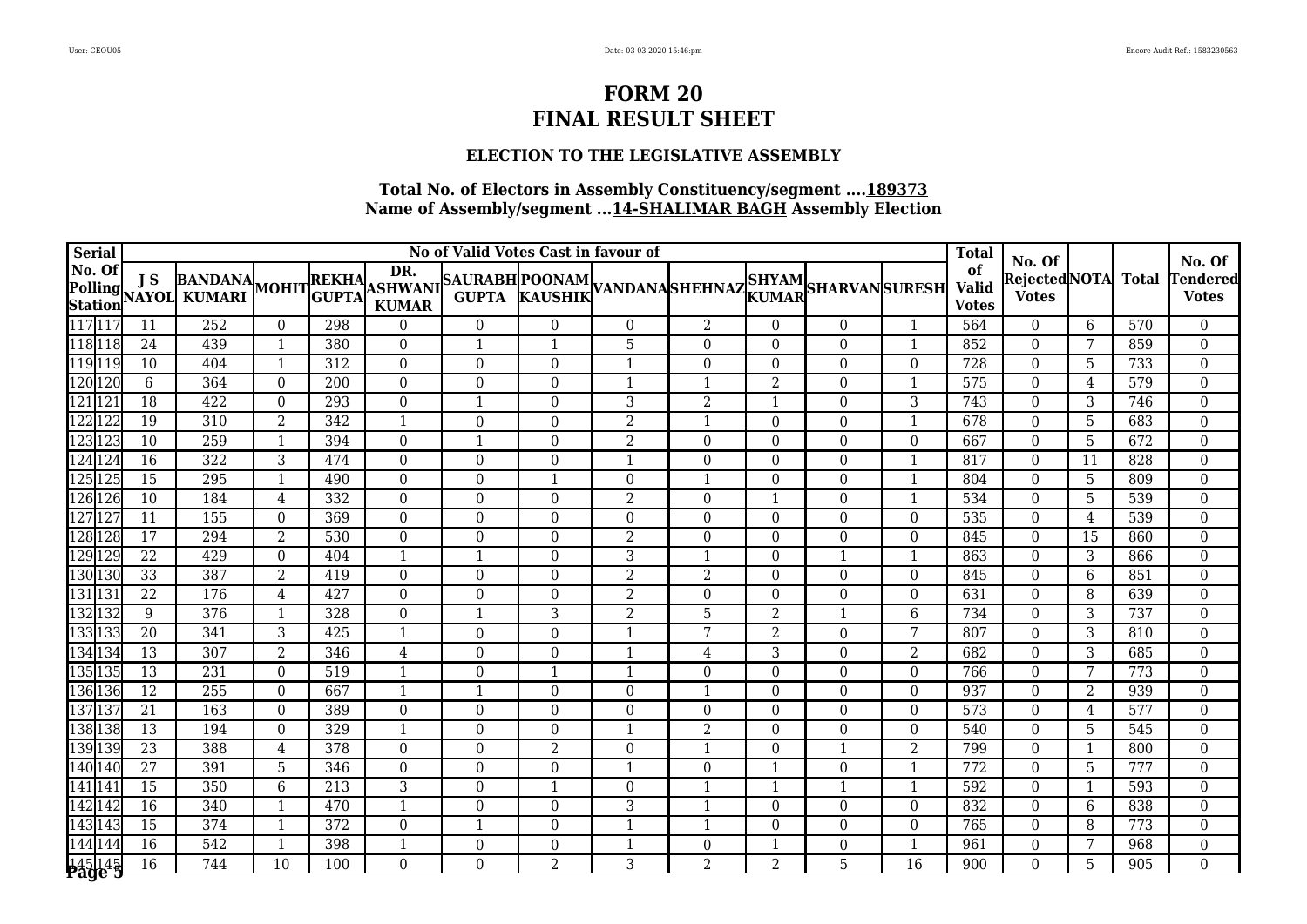#### **ELECTION TO THE LEGISLATIVE ASSEMBLY**

| <b>Serial</b>                                    | No of Valid Votes Cast in favour of |                                           |                |       |                          |                  |                  |                |                                                                                                                  |                |                  | <b>Total</b>     | No. Of                             |                                    |                | No. Of     |                          |
|--------------------------------------------------|-------------------------------------|-------------------------------------------|----------------|-------|--------------------------|------------------|------------------|----------------|------------------------------------------------------------------------------------------------------------------|----------------|------------------|------------------|------------------------------------|------------------------------------|----------------|------------|--------------------------|
| No. Of                                           | J S                                 | BANDANA MOHIT GUPTA<br>Polling J 3 KUMARI |                |       | DR.<br><b>KUMAR</b>      |                  |                  |                | REKHA PK. SAURABH POONAM VANDANA SHEHNAZ SHYAM SHARVAN SURESH GUPTA KAUSHIK VANDANA SHEHNAZ KUMAR SHARVAN SURESH |                |                  |                  | of<br><b>Valid</b><br><b>Votes</b> | RejectedNOTA Total<br><b>Votes</b> |                |            | Tendered<br><b>Votes</b> |
| 146 146                                          | 19                                  | 215                                       | 2              | 554   | $\overline{\phantom{a}}$ | $\overline{0}$   | $\theta$         | 3              | $\theta$                                                                                                         | $\Omega$       | $\theta$         | $\Omega$         | 794                                | $\theta$                           | 5              | 799        | $\overline{0}$           |
| 147 147                                          | $\overline{26}$                     | 562                                       | $\mathbf{1}$   | 423   | $\boldsymbol{0}$         | $\overline{0}$   | $\overline{0}$   | $\overline{0}$ | $\Omega$                                                                                                         | $\theta$       | $\overline{2}$   | 1                | 1015                               | $\theta$                           | 4              | 1019       | $\mathbf 0$              |
| 148 148                                          | $\overline{24}$                     | 646                                       | $\overline{2}$ | 299   | $\mathbf{1}$             | $\mathbf{1}$     | $\boldsymbol{0}$ | 1              |                                                                                                                  | 3              | 5                | 8                | 991                                | $\boldsymbol{0}$                   | 6              | 997        | $\boldsymbol{0}$         |
| 149 149                                          | 19                                  | 382                                       | $\overline{0}$ | 371   | $\mathbf{0}$             | $\boldsymbol{0}$ | $\mathbf{0}$     | 1              |                                                                                                                  | $\mathbf{1}$   | $\mathbf{0}$     | $\boldsymbol{0}$ | 775                                | $\mathbf{0}$                       | 9              | 784        | $\boldsymbol{0}$         |
| 150 150                                          | 11                                  | 358                                       | 3              | 158   | $\overline{2}$           | $\boldsymbol{0}$ | $\boldsymbol{0}$ | $\overline{2}$ | 1                                                                                                                | 1              | $\boldsymbol{0}$ | $\overline{2}$   | 538                                | $\boldsymbol{0}$                   | 1              | 539        | $\boldsymbol{0}$         |
| 151 151                                          | 21                                  | 264                                       | $\Omega$       | 371   | $\Omega$                 | $\boldsymbol{0}$ | 1                | $\overline{0}$ | $\Omega$                                                                                                         | $\theta$       | $\Omega$         | $\Omega$         | 657                                | $\theta$                           | 9              | 666        | $\mathbf 0$              |
| 152 152                                          | 22                                  | 275                                       | 1              | 399   | $\overline{2}$           | $\boldsymbol{0}$ | $\overline{0}$   | $\overline{0}$ | $\Omega$                                                                                                         | $\theta$       | $\theta$         | $\Omega$         | 699                                | $\boldsymbol{0}$                   | $\overline{4}$ | 703        | $\mathbf 0$              |
| 153153                                           | 19                                  | 357                                       | $\overline{0}$ | 322   | $\boldsymbol{0}$         | $\boldsymbol{0}$ | $\mathbf{1}$     | $\mathbf{1}$   | $\mathbf 1$                                                                                                      | $\mathbf{0}$   | $\boldsymbol{0}$ | 0                | 701                                | $\boldsymbol{0}$                   | 10             | 711        | $\boldsymbol{0}$         |
| 154 154                                          | 40                                  | 310                                       | $\overline{0}$ | 461   | $\mathbf{1}$             | $\boldsymbol{0}$ | $\mathbf{0}$     | $\overline{2}$ | $\mathbf{1}$                                                                                                     | $\mathbf{0}$   | $\mathbf{0}$     | $\boldsymbol{0}$ | 815                                | $\boldsymbol{0}$                   | $\overline{4}$ | 819        | $\boldsymbol{0}$         |
| 155 155                                          | 29                                  | 263                                       | 1              | 568   | $\boldsymbol{0}$         | $\boldsymbol{0}$ | $\overline{0}$   | 1              | $\overline{0}$                                                                                                   | 1              | $\mathbf{0}$     | $\overline{0}$   | 863                                | $\mathbf{0}$                       | 3              | 866        | $\mathbf{0}$             |
| 156 156                                          | $\overline{18}$                     | 598                                       | 6              | 137   | $\mathbf{1}$             | $\boldsymbol{0}$ | 1                | $\overline{2}$ | $\Omega$                                                                                                         | $\overline{2}$ | 3                | 10               | 778                                | $\mathbf{0}$                       | $\Omega$       | 778        | $\boldsymbol{0}$         |
| 157 157                                          | $\overline{18}$                     | $\overline{255}$                          | $\mathbf{1}$   | 322   | $\boldsymbol{0}$         | $\boldsymbol{0}$ | $\overline{0}$   | $\overline{2}$ | $\Omega$                                                                                                         | $\mathbf{0}$   | 0                | $\overline{0}$   | 598                                | $\boldsymbol{0}$                   | $\overline{3}$ | 601        | $\mathbf 0$              |
| 158 158                                          | 62                                  | $\overline{261}$                          | $\theta$       | 208   | $\boldsymbol{0}$         | $\boldsymbol{0}$ | $\mathbf{0}$     |                | $\overline{0}$                                                                                                   | $\theta$       | $\mathbf{0}$     | 0                | 532                                | $\boldsymbol{0}$                   | 10             | 542        | $\boldsymbol{0}$         |
| 159159                                           | 14                                  | $\overline{263}$                          | $\theta$       | 379   | $\mathbf{1}$             | $\boldsymbol{0}$ | $\boldsymbol{0}$ | $\overline{0}$ |                                                                                                                  | $\theta$       | $\Omega$         |                  | 659                                | $\Omega$                           | 3              | 662        | $\boldsymbol{0}$         |
| 160 160                                          | $\overline{12}$                     | $\overline{255}$                          | $\mathbf{1}$   | 233   | $\mathbf{0}$             | $\boldsymbol{0}$ | $\mathbf{0}$     | $\overline{0}$ |                                                                                                                  | $\theta$       | $\overline{1}$   | $\Omega$         | 503                                | $\Omega$                           | 4              | 507        | $\mathbf 0$              |
| 161 161                                          | $\overline{29}$                     | $\overline{510}$                          | $\theta$       | 188   | $\Omega$                 | $\mathbf{1}$     | $\theta$         | 0              | $\Omega$                                                                                                         | $\mathbf{1}$   | $\mathbf{1}$     | 5                | 735                                | $\Omega$                           | 2              | 737        | $\mathbf 0$              |
| 162 162                                          | $\overline{18}$                     | 293                                       | $\overline{2}$ | 413   | $\overline{2}$           | $\boldsymbol{0}$ | $\mathbf{0}$     |                |                                                                                                                  | $\mathbf{1}$   | $\mathbf{0}$     |                  | 732                                | $\boldsymbol{0}$                   | $\overline{4}$ | 736        | $\boldsymbol{0}$         |
| 163 163                                          | 25                                  | 281                                       | $\overline{2}$ | 297   | $\boldsymbol{0}$         | $\boldsymbol{0}$ | $\mathbf{1}$     | $\overline{4}$ | $\mathbf{1}$                                                                                                     | $\mathbf{0}$   | $\boldsymbol{0}$ | $\overline{0}$   | 611                                | $\boldsymbol{0}$                   | 5              | 616        | $\boldsymbol{0}$         |
| 164 164                                          | 27                                  | 321                                       | 3              | 507   | $\mathbf{1}$             | $\overline{0}$   | 1                | $\overline{0}$ | $\theta$                                                                                                         | $\theta$       | 3                | $\Omega$         | 863                                | $\theta$                           | 6              | 869        | $\mathbf{0}$             |
| <b>Total</b><br>${\bf EVM}$<br><b>Votes</b>      | 2485                                | 57649                                     | 581            | 54183 | <b>100</b>               | 43               | 55               | 172            | 119                                                                                                              | 109            | <b>120</b>       | 303              | 115919                             | $\bf{0}$                           | 733            | 116652     | $\bf{0}$                 |
| Total<br>Postal<br><b>Ballot</b><br><b>Votes</b> | $6\phantom{.}6$                     | 58                                        | $\Omega$       | 84    | $\boldsymbol{0}$         | $\boldsymbol{0}$ | $\boldsymbol{0}$ | 1              | $\overline{0}$                                                                                                   | $\overline{0}$ | $\boldsymbol{0}$ | $\overline{0}$   | 149                                | 227                                | $\overline{2}$ | 378        | $\mathbf{0}$             |
| <b>Total</b><br><b>Votes</b><br>Polled<br>Page 6 | 2491                                | 57707                                     | 581            | 54267 | 100                      | 43               | 55               | 173            | 119                                                                                                              | 109            | 120              | 303              | 116068                             | 227                                |                | 735 117030 | $\bf{0}$                 |